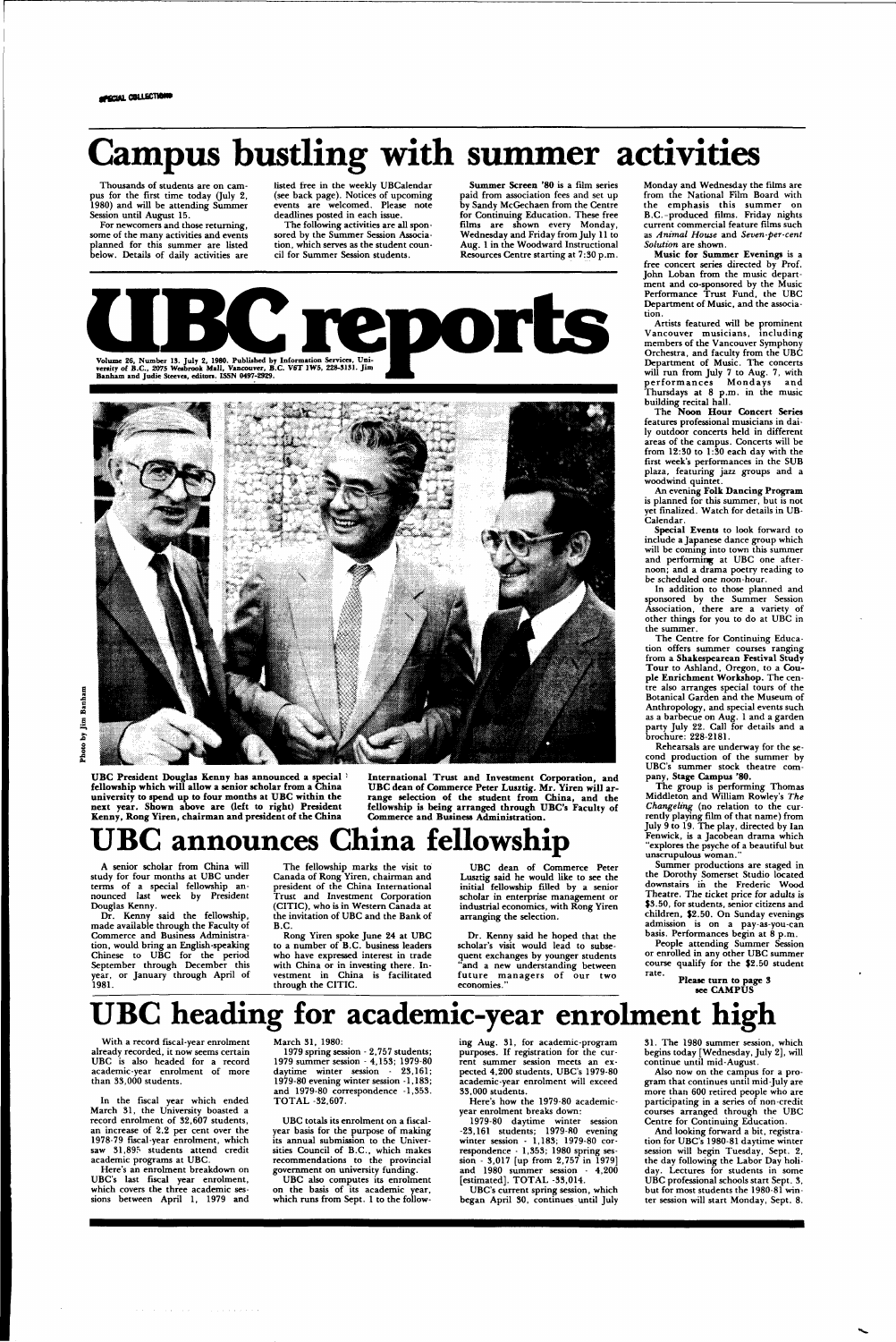### **UBCreports** page 2

## **Director named for new co-ordination office**

Robin E. Russell, an 11-year employee of UBC's Computing Centre, has been appointed the first director of the new University Coordination Office, which will implement the recommendations of a report on University administrative information systems.

The report, prepared by a fourmember task force headed by Computing Centre director James Kennedy, who has since been named vicepresident designate for University services, made 14 recommendations calling for a major overhaul of UBC's administrative information systems.

Ms. Russell, who was a member of that task force, will head a staff of five in revising the present system so that it will generate timely and accurate information needed for planning, management and financial reports by the UBC administration and other academic units.

 $\bullet$  Creation of a computer-based biographical file and lists of publications by faculty members, together

• Generalization of University financial systems by inclusion of a new coding system which can be used to classify transactions for reporting purposes

Establishment of a University Coordination Office was one of the 14 recommendations made by the task force. The office will expedite development of information systems and communicate **with all pajts** of the University on the enforcement of standards in such matters as the encoding of information and the design of major interdepartmental forms.

The task force also recommended:

• Assignment of top priority to the development of computer-based personnel information systems for both faculty and staff employed by UBC and for the University's purchasing system;

with provision for easy annual updating or as needed;

• Preparation of a manual outlining office procedures and services to meet the needs of staff members; and

The University consider ways of completing course registration prior to Labor Day so that lectures can begin the day following the national holiday and provide time for a study period in December;

• The redesigning of University forms to reduce their numbers, eliminate re-typing and re-copying, and facilitate data entry into the computer.

• Exam periods be shortened by heduling exams in the evenings and

Ms. Russell, who graduated from UBC in 1968 with a Bachelor of Science degree in mathematics, has held a number of positions in the UBC Computing Centre, progressing from a computer programmer to computing analyst to her present position as the University's database administrator.

physical space limits, staffing costs, the course registration system, the academic calendar and scheduling of field schools, special seminars and practica as well as alternative methods of scheduling both examinations and course offerings.

As database administrator she has had responsibility for UBC's administrative data resource, including data management planning, data access analysis and design, data user education and co-ordination and data monitoring and control.

In addition to chairing a number of committees on computing matters, Ms. Russell served as chairman of the president's initiatives for women study committee on the employment of women in non-academic positions in 1977 and currently chairs a working committee on the student service appointment process.

She was associated with the organization of the Association of Administrative and Professional staff at UBC and served as association president in 1977-78.

### Exam changes recommended

UBC's 12 faculties have been re quested to report back to Senate by November on the recommendations contained in a 14-page report on examinations prepared by a sevenmember ad hoc committee of UBC's academic parliament.

The report, which has widespread implications for UBC's larger faculties and a number of administrative departments, recommends among other things that:

• A four- to five-day study period (including weekends) be inserted between the end of classes and the beginning of exams in December and April;

The largest single **grant went to**  assistant professor of economics Peter Chinloy, who will use \$24,101 for a study entitled "Sequential Search for Housing in Canada.

• Final exam schedules for December and April be made available to students prior to registration for the academic year; and

on Saturdays.

The Senate ad hoc committee on examinations, which was chaired by Dr. Lawrence D. Jones of the Faculty of Commerce and Business Administration, made a total of seven recommendations in its report.

The committee was established as the result of a Senate motion approved in March, 1979, which requested an examination of the timing and length of UBC exam periods as well as the desirability of the recommended study breaks, the feasibility of linking the exam schedule to the course schedule, and policy with regard to students writing more than one exam in the same day.

In its report, the ad hoc committee **says** the issues that flow from its mandate are "complex and required the committee to be concerned with many

## functions of the University, including

Here are the other recommendations made by the committee:

• Departments and schools be requested to review their needs for common examinations with a view toward eliminating unnecessary common examinations and reducing the number of course timetable sequences utilized by multi-section courses offering common examinations, this review to take place during the 1980-81 academic year.

> He said it will be at least two years before his process is available to B.C.mills. "This assumes that all goes well," he said. "At the moment in the laboratory we are producing one kilogram a day. And our longest continuous run has been one month.

• Examination scheduling be based upon a scheduling method in which examination groups are populated by courses with common times in the course timetable. Additional examination time blocks may be provided for multi-section courses designated by the responsible department or school as courses for which a common examination is desirable on educational grounds. The registrar be instructed to adopt the 1981-82 examination schedules as the target date for implementation of this recommendation. • The administration be requested to institute an examination of the appropriateness of the standard time sequences presently utilized for course scheduling with the objective of developing a set of time sequences which better fit the needs of the various faculties and are likely to be more heavily utilized than the present time sequences, this evaluation to be conducted within a time frame that would permit introduction of any new time sequence into the **1981-82**  timetable.



**first director of the new University Co-ordination Office, recommended in recent report of Task Force on University Information Systems. For details, see story below. Alvin Fowler, currently associate director of the Computing Centre, becomes its director on July 1. He succeeds Prof. James Kennedy, who has been named vice-president for University services. Mr. Fowler's appointment was detailed in the June 18 edition of** *UBC Reports.* 

#### **UBC faculty awarded research grants**

Five members of the UBC faculty in Arts and Education have been awarded research grants totalling \$64,892 by the Social Sciences and Humanities Research Council.

Other SSHRC grant recipients were:

• Dr. Leslie Greenberg, assistant professor of Education, who was awarded \$16,527 for a project entitled "Task Analysis of Adult Decisional Conflict";

• Prof. Peter Suedfeld of the psychology department, who will use a \$9,835 award for "Archival Research in Integrative Complexity";

• Prof. Mark Zacher of the Institute of International Relations, who will study "The Structure of International Economic Decision-Making" with a grant of \$9,586; and

• Dr. Hector Williams, who will carry out a study of "Late Roman and Byzantine Lamps from Anamur, Turkey," where UBC's classics department has carried out extensive excavations of a ruined city over the **past**  decade.

**A research team in UBC's Department of Physics has been awarded a \$115,000 PRAI (Project Research Applicable In Industry) grant for**  research and **development on light ducts, which will carry a large amount**  of light from a high-intensity source to a distant location.

Light ducts are hollow pipes **with**  specially shaped plastic walls that act as very efficient mirrors, thus causing the light entering the ducts to be transmitted to **the** exit with very little loss.

The ducts will have several applications, such as providing light in industrial situations where there is a potential for explosions, transmitting solar energy to appropriate absorbers, interior lighting in large offices and hospital operating room illumination.

The physics department research team will work closely with Vortek Industries Ltd. of Vancouver to ensure the marketability of the project.

#### **Discovery patented through UBC**

A UBC chemical engineer has made a significant discovery affecting the pulp and paper industry.

Colin Oloman has discovered a new method of producing hydrogen peroxide which is used as a bleach. The chemical is replacing some other

bleaches because it is less environmentally damaging.

Hydrogen peroxide is now shipped into B.C. from the U.S. The price to Canadian pulp and paper companies is about \$1.10 a kilogram.

Using Mr. Oloman's method, pulp and paper companies would be able to produce their own hydrogen peroxide at the mill site. Cost of the peroxide might be half that of the imported chemical.

The new process has been proven in large-scale laboratory conditions. Patents have been taken out through the University, and a number of chemical and pulp and paper companies are interested in entering into an agreement to develop the process on a commercial scale.

In Mr. Oloman's process, oxygen is introduced to caustic soda in water.

Electricity is applied and the result is' hydrogen peroxide, which has one more atom of oxygen in its molecule than water.

About six kilowatt-hours of energy would be needed to produce one kilogram of peroxide. The reaction takes place in a reactor under 10 to 20 times normal atmospheric pressure.

Mr. Oloman, an assistant professor in UBC's Department of Chemical Engineering, said U.S peroxide producers are increasing their capacity to meet an anticipated major increase in demand. He said B.C. mills now use about 10 tonnes per day, but have a potential to use up to 100 tonnes per day.

"A viable commercial unit would have to produce 1,000 kilograms a day and be able to run year-round."